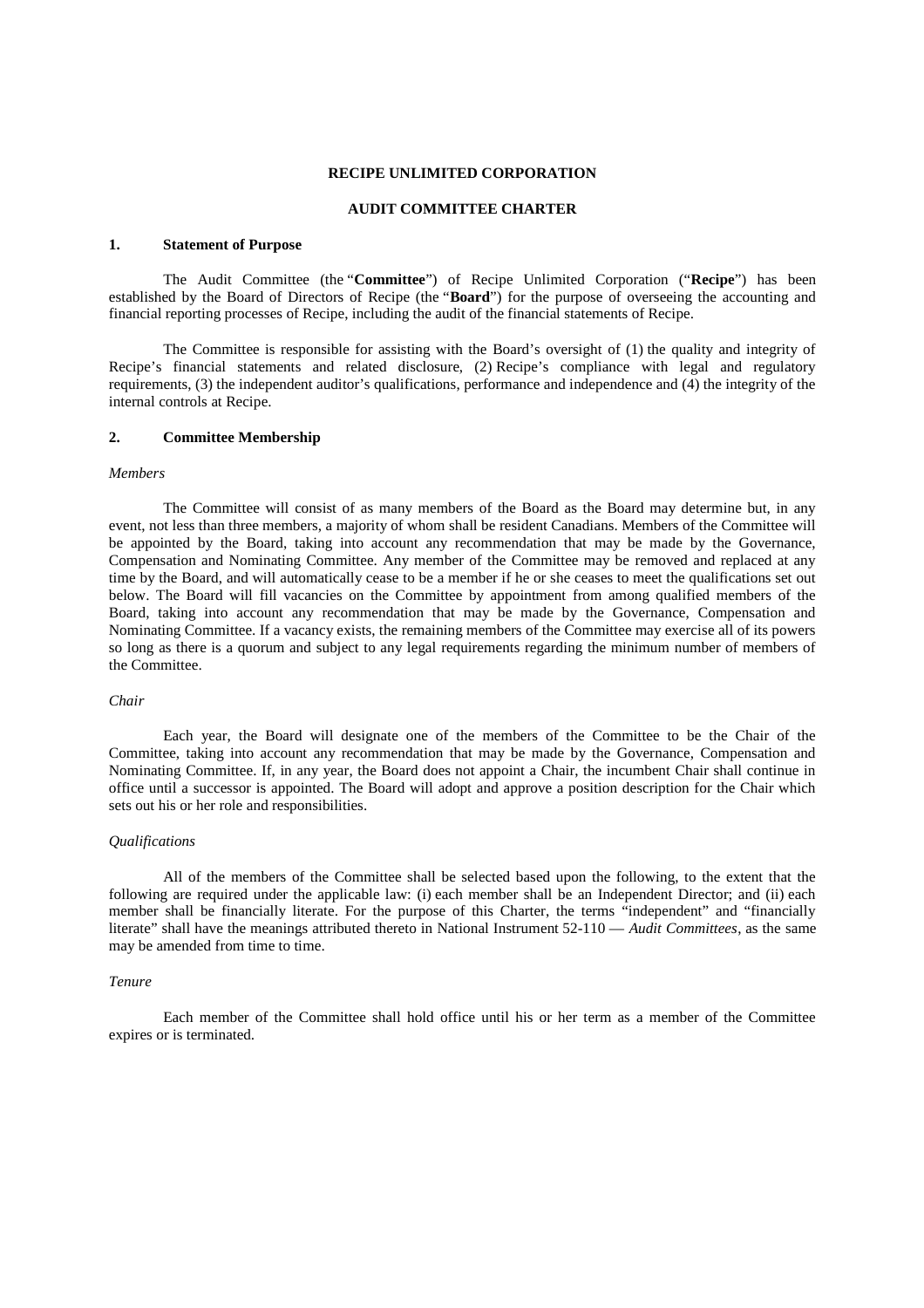#### *Ex Officio Members and Management Attendance*

The Committee may invite, at its discretion, members of management to attend any meetings of the Committee. Any member of management will attend a Committee meeting if invited by the Committee. The Chair, if not already a member of the Committee, will be entitled to attend each meeting of the Committee as an observer.

## **3. Committee Operations**

## *Frequency of Meetings*

The Chair, in consultation with the other members of the Committee, will determine the schedule and frequency of meetings of the Committee, provided that the Committee will meet at least once per quarter.

#### *Agenda and Reporting to the Board*

The Chair will establish the agenda for meetings in consultation with the other members of the Committee and the Chair of the Board. To the maximum extent possible, the agenda and meeting materials will be circulated to the members in advance to ensure sufficient time for study prior to the meeting. The Committee will report to the Board at the next meeting of the Board following each Committee meeting.

#### *Minutes*

Regular minutes of Committee proceedings will be kept and will be circulated to all Committee members and the Chair of the Board (and to any other director that requests that they be sent to him or her) on a timely basis for review and approval.

## *Quorum*

A quorum at any meeting will be a simple majority.

# *Procedure*

The procedure at meetings will be determined by the Committee.

# *Transaction of Business*

The powers of the Committee may be exercised at a meeting where a quorum is present or by resolution in writing signed by all members of the Committee.

#### *Absence of Chair*

In the absence of the Chair, the Committee may appoint one of its other members to act as Chair of that meeting.

### *Exercise of Power Between Meetings*

Between meetings, and subject to any applicable law, the Chair of the Committee, or any member of the Committee designated for this purpose, may, if required in the circumstance, exercise any power delegated by the Committee. The Chair or other designated member will promptly report to the other Committee members in any case in which this interim power is exercised.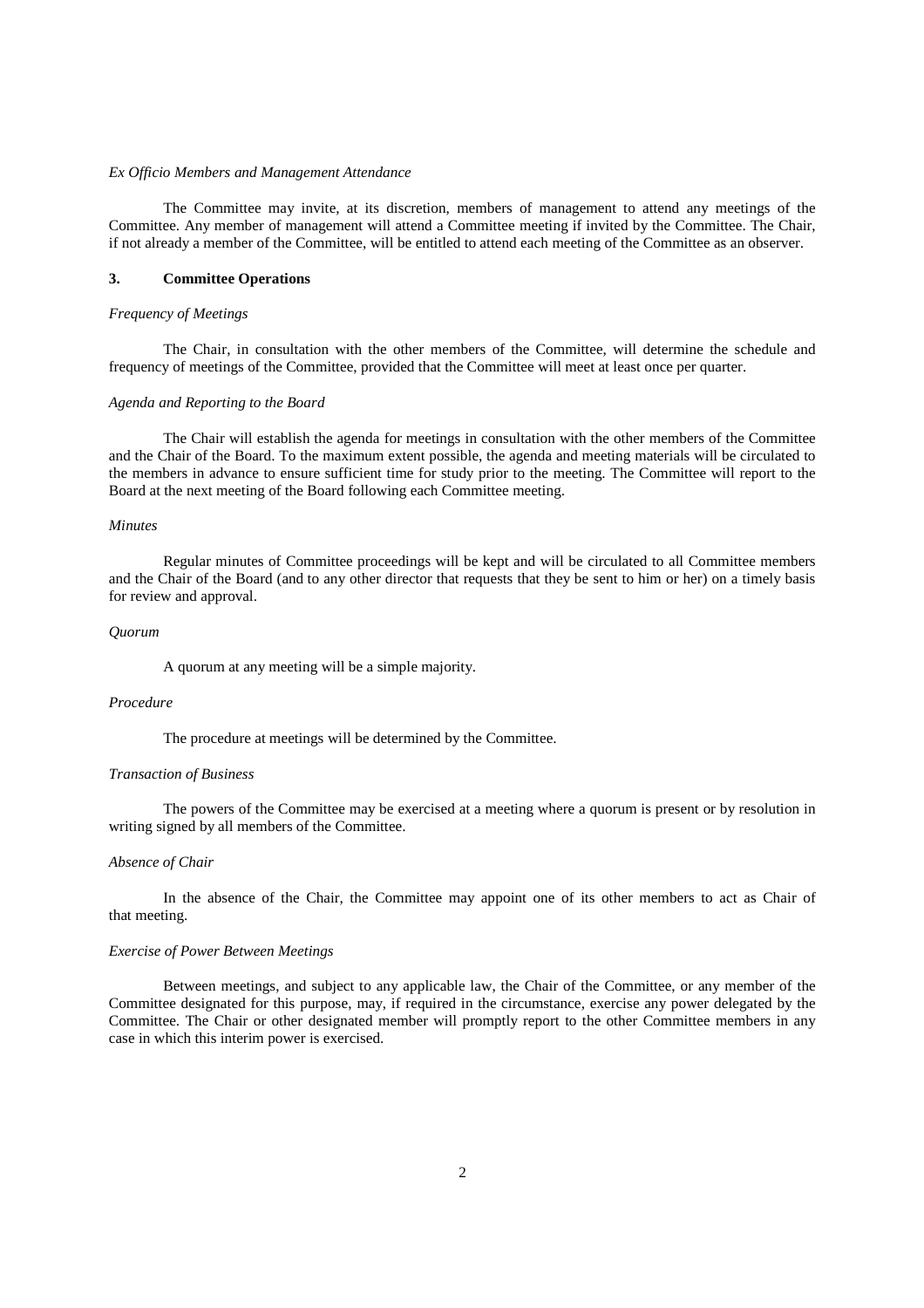#### **4. Committee Duties and Responsibilities**

The Committee is responsible for performing the duties set out below and any other duties that may be assigned to it by the Board and performing any other functions that may be necessary or appropriate for the performance of its duties.

# *Independent Auditor's Qualifications and Independence*

- a. The Committee must recommend to the Board at all appropriate times the independent auditor to be nominated or appointed for the purpose of preparing or issuing an auditor's report or performing other audit, review or attest services for Recipe and approve the compensation to be paid to the independent auditor.
- b. The Committee is directly responsible for overseeing the work of the independent auditor engaged for the purpose of preparing or issuing an auditor's report or performing other audit, review or attest services for Recipe, including the resolution of disagreements between management and the independent auditor regarding financial reporting. The independent auditor will report directly to the Committee and the Committee will evaluate and be responsible for Recipe's relationship with the independent auditor.
- c. The Committee must pre-approve any permitted non-audit services to be provided by the independent auditor to Recipe or its subsidiaries, provided that no approval will be provided for any service that is prohibited under the rules of the Canadian Public Accountability Board or the Independence Standards of the Canadian Institute of Chartered Accountants. The Committee may delegate to one or more of its members the authority to pre-approve those permitted non-audit services provided that any such pre-approval must be presented to the Committee at its next meeting and that the Committee may not delegate pre-approval of any non-audit internal control related services. The Committee may also adopt specific policies and procedures relating to pre-approval of permitted non-audit services to satisfy the pre- approval requirement provided that the procedures are detailed as to the specific service, the Committee is informed of each non-audit service and the procedures do not include the delegation of the Committee's responsibilities to management or pre-approval of non-audit internal control related services. The Committee will review with the lead audit partner whether any of the audit team members receive any discretionary compensation from the audit firm with respect to non-audit services performed by the independent auditor.
- d. The Committee will obtain and review with the lead audit partner and a more senior representative of the independent auditor, annually or more frequently as the Committee considers appropriate, a report by the independent auditor describing: (a) the independent auditor's internal quality-control procedures; (b) any material issues raised by the most recent internal quality-control review, or peer review, of the independent auditor, or by any inquiry, review or investigation by governmental, professional or other regulatory authorities, within the preceding five years, respecting independent audits carried out by the independent auditor, and any steps taken to deal with these issues; and (c) in order to assess the independent auditor's independence, all relationships between the independent auditor and Recipe and the independent auditor's objectivity and independence in accordance with the rules, policies and standards applicable to auditors.
- e. After reviewing the report referred to above and the independent auditor's performance throughout the year, the Committee will evaluate the independent auditor's qualifications, performance and independence. The evaluation will include a review and evaluation of the lead partner of the independent auditor. In making its evaluation, the Committee will take into account the opinions of management and Recipe's internal auditors (or other personnel responsible for the internal audit function). The Committee will also consider whether, in order to assure continuing auditor independence, there should be a rotation of the audit firm itself. The Committee will present its conclusions to the Board.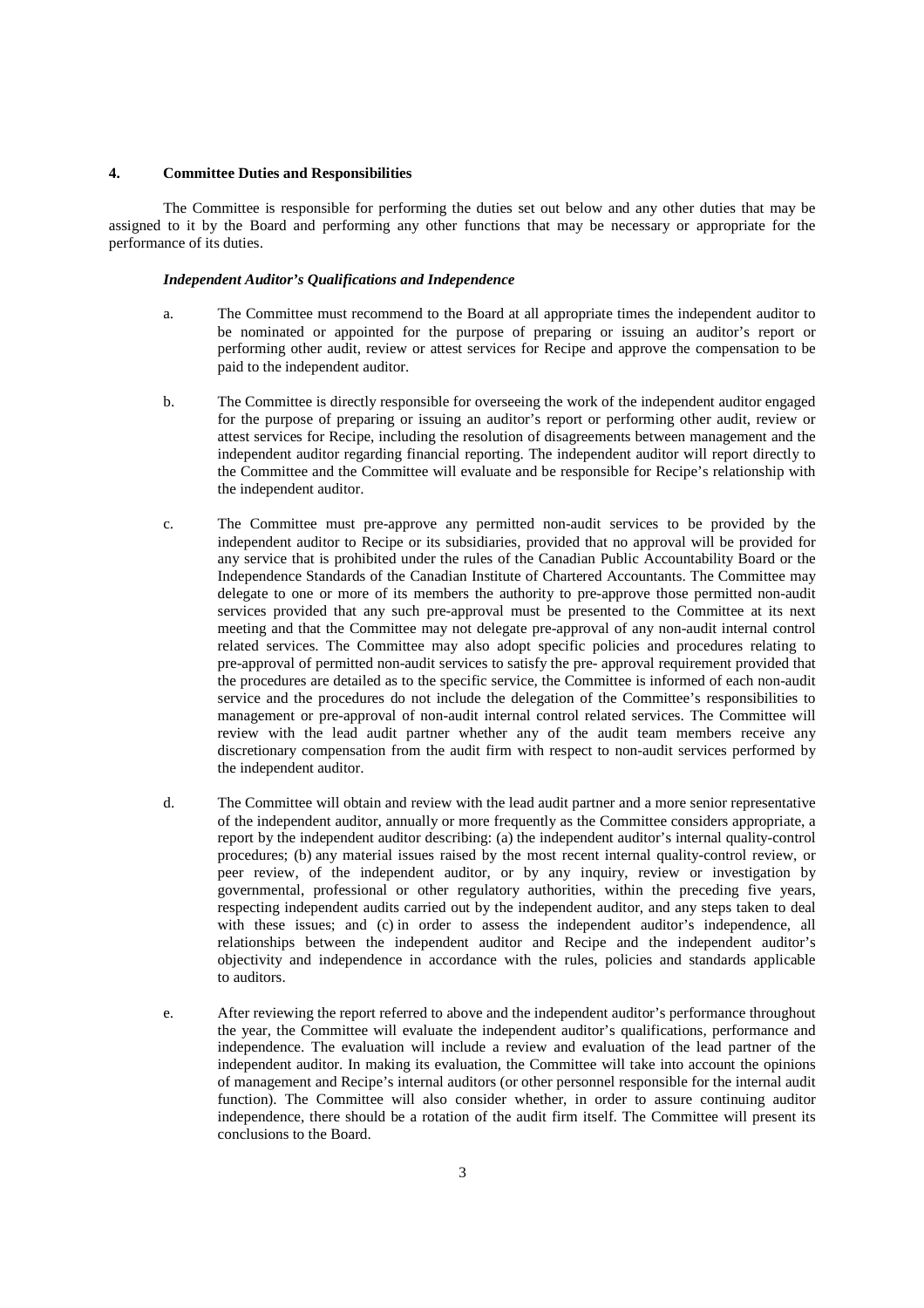- f. The Committee will review with the Board any issues that arise with respect to the performance and independence of the independent auditor and, where issues arise, make recommendations about whether Recipe should continue with that independent auditor.
- g. The Committee has the responsibility for approving the independent auditor's fees. In approving the independent auditor's fees, the Committee should consider, among other things, the number and nature of reports issued by the independent auditor, the quality of the internal controls, the impact of the size, complexity and financial condition of Recipe on the audit work plan, and the extent of internal audit and other support provided by Recipe to the independent auditor.
- h. The Committee will ensure the regular rotation of members of the independent auditor's team as required by law.
- i. The Committee will establish hiring policies for employees and former employees of its independent auditor.

## *Financial Statements and Financial Review*

- a. The Committee will review the annual audited financial statements and quarterly financial statements with management and the independent auditor, including MD&A, before their release and their filing with securities regulatory authorities. The Committee will also review all news releases relating to annual and interim financial results prior to their public release. The Committee will also consider, establish, and periodically review policies with respect to the release or distribution of any other financial information, including earnings guidance and any financial information provided to ratings agencies and analysts, and review that information prior to its release.
- b. The Committee will review all other financial statements of Recipe that require approval by the Board before they are released to the public, including, without limitation, financial statements for use in prospectuses or other offering or public disclosure documents and financial statements required by regulatory authorities. The Committee will review the Annual Information Form and Management Proxy Circular of Recipe prior to its filing.
- c. The Committee will meet separately and periodically with management, the internal auditors (or other personnel responsible for the internal audit function) and the independent auditor.
- d. The Committee will oversee management's design and implementation of an adequate and effective system of internal controls at Recipe, including ensuring adequate internal audit functions. The Committee will review the processes for complying with internal control reporting and certification requirements and for evaluating the adequacy and effectiveness of specified controls. The Committee will review the annual and interim conclusions of the effectiveness of Recipe's disclosure controls and procedures and internal controls and procedures (including the independent auditor's attestation that is required to be filed with securities regulators).
- e. The Committee will review with management and the independent auditor: (A) major issues regarding accounting principles and financial statement presentations, including critical accounting principles and practices used and any significant changes to Recipe's selection or application of accounting principles, and major issues as to the adequacy of Recipe's internal controls and any special audit steps adopted in light of material control deficiencies; (B) analyses prepared by management and/or the independent auditor setting forth significant financial reporting issues and judgments made in connection with the preparation of the financial statements, including analysis of the effects of alternative GAAP methods on the financial statements of Recipe and the treatment preferred by the independent auditor; (C) the effect of regulatory and accounting initiatives, as well as off-balance sheet structures, on the financial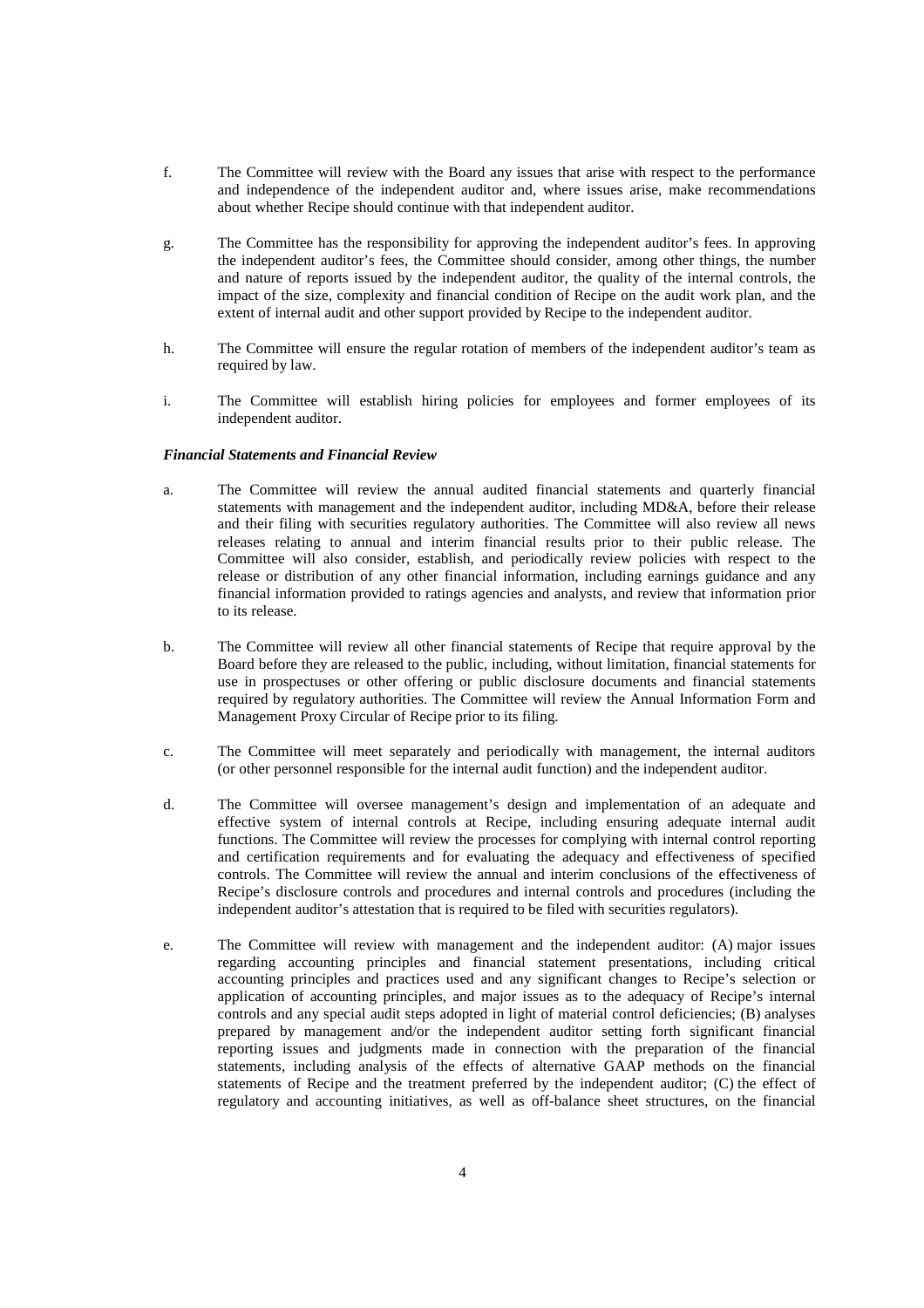statements of Recipe; and (D) the type and presentation of information to be included in earnings press releases (including any use of "*pro forma*" or "adjusted" non-GAAP information).

- f. The Committee will regularly review with the independent auditor any difficulties the auditor encountered in the course of its audit work, including any restrictions on the scope of the independent auditor's activities or on access to requested information, and any significant disagreements with management. The Committee will also review with the independent auditor any material communications with the independent auditor, including any management letter or schedule of unadjusted differences.
- g. The Committee will review with management, and any outside professionals as the Committee considers appropriate, important trends and developments in financial reporting practices and requirements and their effect on Recipe's financial statements.
- h. The Committee will review with management and the independent auditor the scope, planning and staffing of the proposed audit for the current year. The Committee will also review the organization, responsibilities, plans, results, budget and staffing of the internal audit departments. In addition, management of Recipe's subsidiaries will consult with the Committee, on the appointment, replacement, reassignment or dismissal of personnel in the respective internal audit departments.
- i. The Committee will meet with management to discuss guidelines and policies governing the process by which Recipe and its subsidiaries assess and manage exposure to risk and to discuss Recipe's major financial risk exposures and the steps management has taken to monitor and control such exposures.
- j. The Committee will review with management, and any internal or external counsel as the Committee considers appropriate, any legal matters (including the status of pending litigation) that may have a material impact on Recipe and any material reports or inquiries from regulatory or governmental agencies.
- k. The Committee will review with the Board any issues that arise with respect to the quality or integrity of Recipe's financial statements, compliance with legal or regulatory requirements, or the performance of the internal audit function.

## *Additional Oversight*

- a. The Committee will establish procedures for (a) the receipt, retention and treatment of complaints received by Recipe regarding accounting, internal accounting controls, auditing matters or potential violations of law and (b) the confidential, anonymous submission by employees of Recipe of concerns regarding questionable accounting, internal accounting controls or auditing matters or potential violations of law. This will include the establishment of a whistleblower policy.
- b. The Committee will annually review the expenses of the CEO and the CFO.

# **5. Access to Advisors**

The Committee may, in its sole discretion, retain counsel, auditors or other advisors in connection with the execution of its duties and responsibilities and may determine the fees of any advisors so retained. Recipe will provide the Committee with appropriate funding for payment of compensation to such counsel, auditors or other advisors and for ordinary administrative expenses of the Committee that are necessary or appropriate in carrying out its duties.